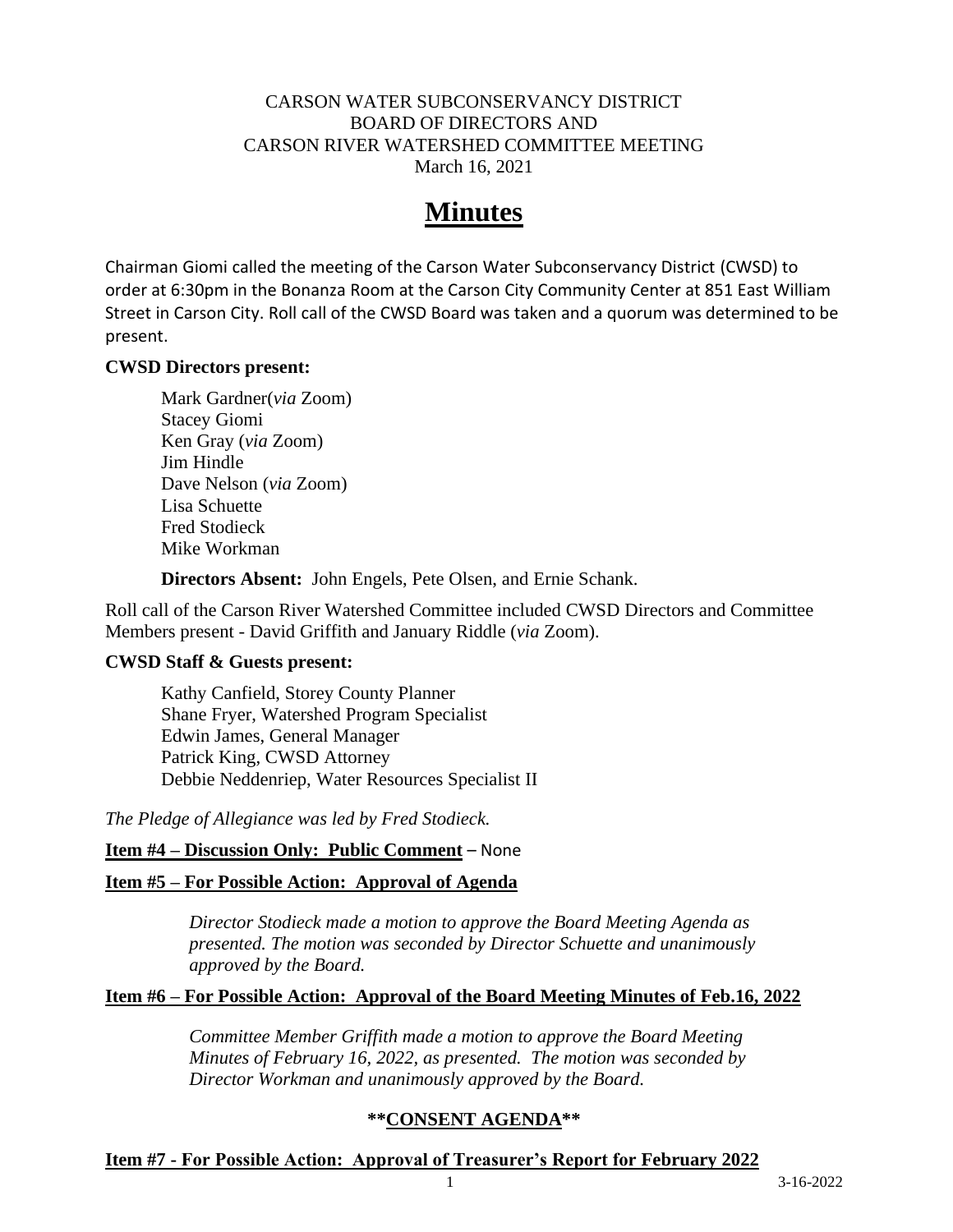**Item #8 - For Possible Action: Approval of Payment of Bills for February 2022**

**Item #9 - For Possible Action: Approval of Agreement #2022-1 with Michael Baker for East Carson City ADMP not to exceed \$174,465**

## **Item #10 - For Possible Action: Approval of Agreement #2022-2 with Kimley-Horn for Southeast Carson City ADMP not to exceed \$129,560**

**Item #11 - For Possible Action: Approval of Agreement #2022-3 with Lumos for Virginia City Six Mile Canyon ADMP not to exceed \$223,210**

## **Item #12 - For Possible Action: Approval of Agreement #2022-4 with JE Fuller Buckeye not to exceed \$175,080.60**

**Item #13 - For Possible Action: Approval of the 2022 Water and Sewer Rate Report**

> *Director Workman made a motion to approve the Consent Agenda as presented. The motion was seconded by Committee Member David Griffith and unanimously approved by the Board.*

# **\*\*END OF CONSENT AGENDA\*\***

## **Item #14 - For Possible Action: Watershed Moments Update**

Mr. Fryer reported there was very positive feedback the latest PSA, " Use a Car Wash." It was the best response so far for the campaign. The next video is "Healthy Soil," which he intended to preview for the Board. Due to technical difficulties, he will be sending the clip later. He said the script is done, but the video still needs work.

*No action taken.*

## **Item #15 - For Possible Action: Approval of the Tentative General Fund, Acquisition/Construction Fund, and Floodplain Management Fund Fiscal Year 2022-23 Budgets**

Mr. James went over the proposed budgets as recommended by the February 22, 2022, meeting of the Finance Committee. He explained that the Ad Valorem Taxes amount is an educated guess as the budgeted amount from the Tax Department is not published until May. Approving the General Fund Budget must be done with a caveat of adjusting that entry to the actual amount when provided.

> *Committee Member Griffith made a motion to approve the Tentative General Fund, Acquisition/Construction Fund, and Floodplain Management Fund Fiscal Year 2022-23 Budgets with allowing for the update to the Ad Valorem Taxes when known. The motion was seconded by Director Stodieck and unanimously approved by the Board.*

**Item #16 - For Possible Action: Update on the USACE determination that the Carson River is a navigable water of the United States pursuant to the Rivers and Harbors Act**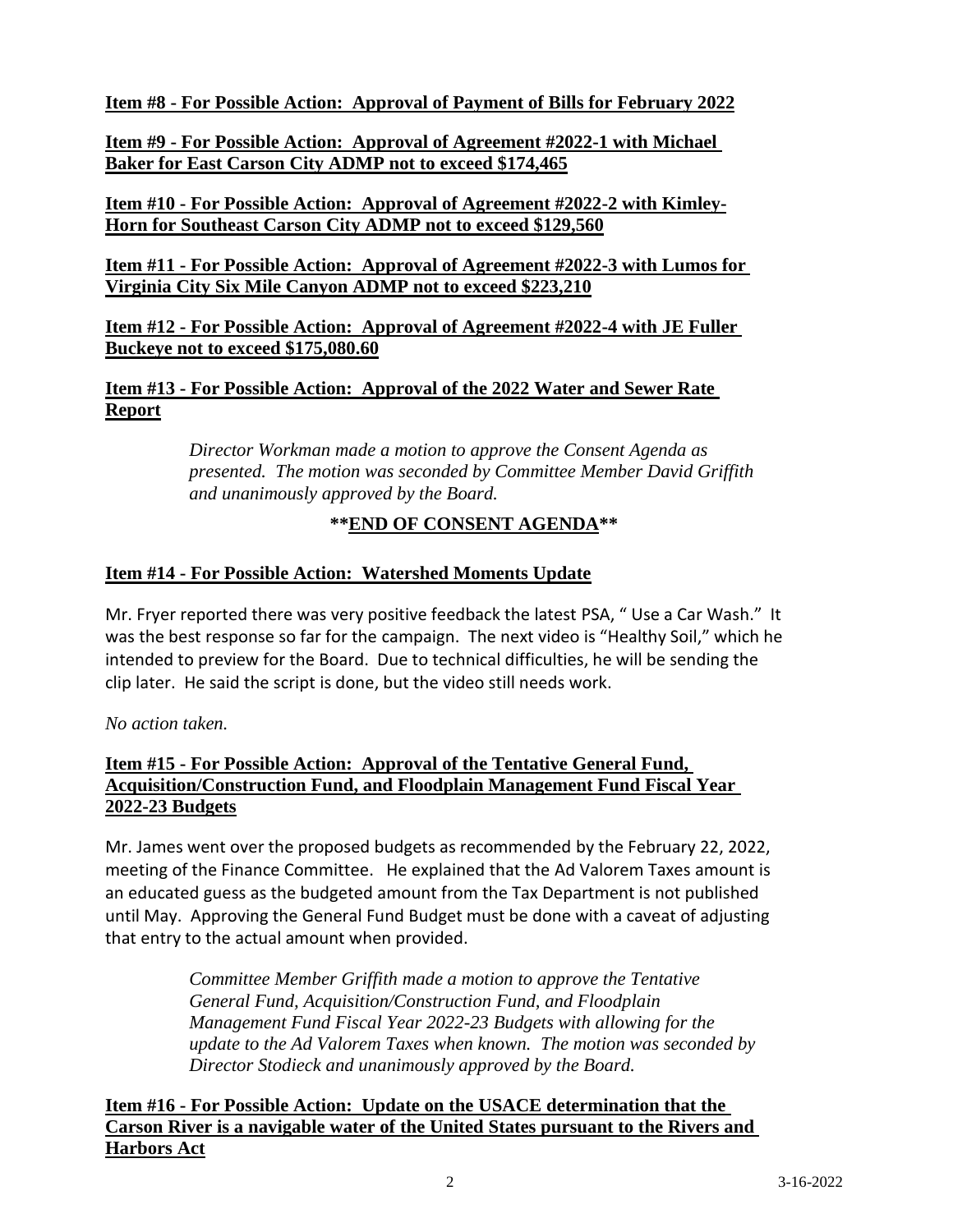Mr. James reported the next Permit Workshop will be March 24, 2022. CWSD will be showing the group an interactive map that Shane Fryer has put together to show all diversions and pumps along the East Fork of the Carson River and relevant known information on each. There are specific areas that need to be addressed for the permit such as (1) maintenance of restoration project, (2) clearing and snagging, and (3) emergency management.

Mr. Fryer presented the "Waters of US Carson River Diversion Structures (Draft)" to the Board. This is a Google Earth interactive map that he hopes to make available to the public when complete.

Mr. James let the Board know they were welcome to attend the workshop if they would like. Let him know and he will send a link.

## *No action taken.*

## **Item #17 - For Possible Action: CRC Watershed Forum Update**

Mr. Fryer gave an update on the upcoming CRC Watershed Forum being held in the Ruvo Stateroom of the Governor's Mansion, March 29-30, 9-4pm. Lunch will be catered by The Tamale Lady. March 29 schedule will include Environmental Education, Recreation Projects, and Weed Projects. March 30 schedule will include FEMA Projects, Implementation of Restoration Projects, and Water Quality.

Registration will be available online and all are welcome.

#### *No action taken.*

## **Item #18 - For Discussion Only: 2022 Water Update**

Mr. James gave a slide show report on the Water Year, which goes from Oct 1 to Sep 30 of each year. We are currently at 99% precipitation but the snow water equivalent is only 68%. This water year has been feasted or famine. Records have been broken on both the wet side and the dry side from month to month. The good news for this year is the soil saturation is above average which may mean we will have a good spring runoff. We are still looking at a drought situation.

## *No action taken.*

## **Item #19 – For Discussion Only: Staff Reports –**

Mr. James reported the following:

• The Association of State Floodplain Managers (ASFPM) is having their annual conference in Orlando, Florida, May 15-19 and CWSD had already planned to send Debbie Neddenriep to the event. FEMA has asked her to be a speaker at the conference on the work being done for the Carson River and will comp her registration fee. The travel and accommodations will be paid by FEMA grant. Mr. James explained that not only is FEMA recognizing CWSD for its work locally, but this is a national recognition of the work we are doing! Kudos to Debbie!